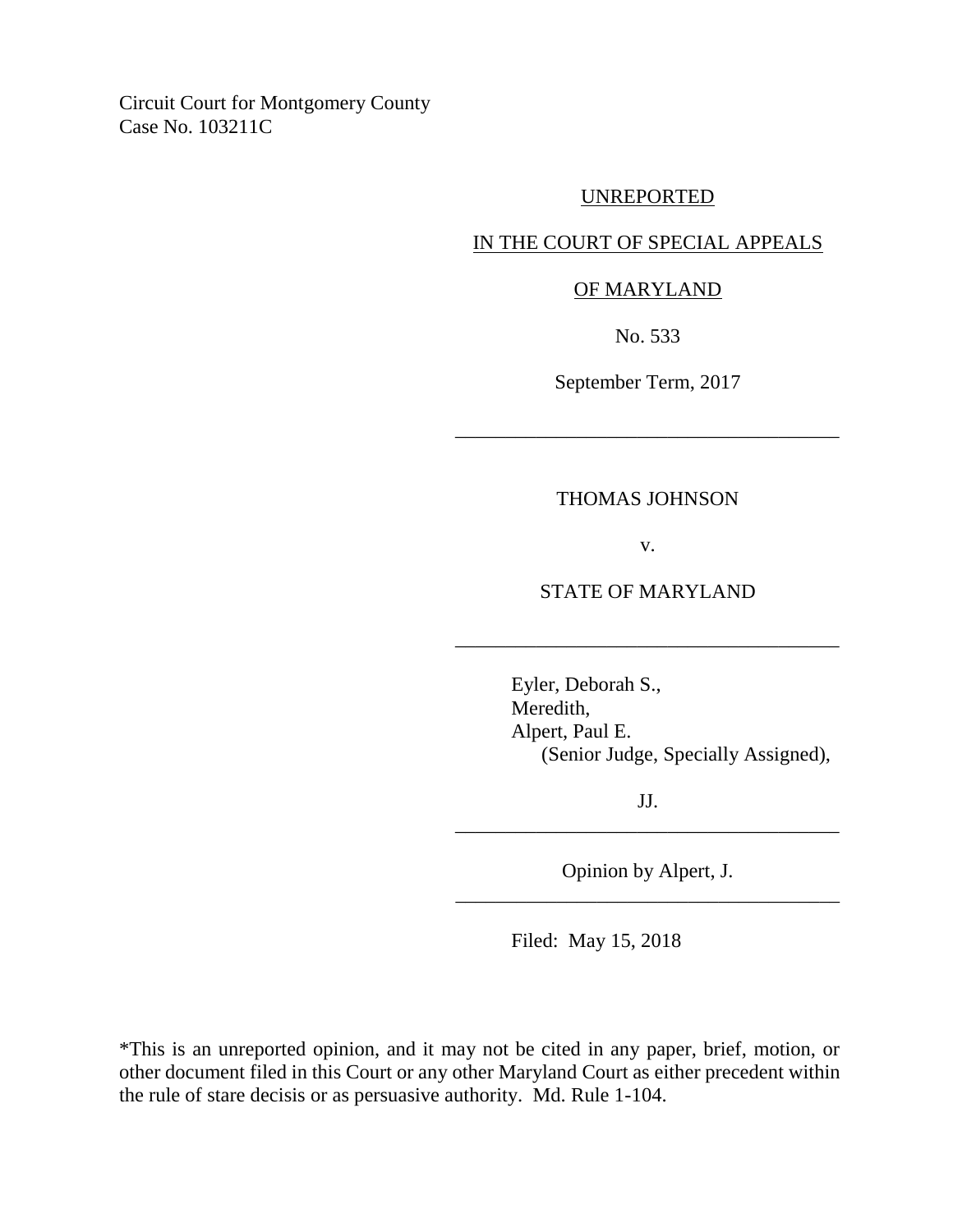Thomas Johnson, appellant, filed a motion to vacate an order by the Circuit Court for Montgomery County that directed the Division of Parole and Probation to refer for collection appellant's unpaid restitution that was part of his sentence and a condition of his probation in a 2005 case. The court denied the motion and this appeal followed. We shall dismiss the appeal for reasons stated below.

#### **FACTS**

On March 14, 2005, appellant was convicted in the Circuit Court for Montgomery County of crimes related to stealing money from his grandfather (the "theft case" –  $cct$ "  $100278C$ .<sup>1</sup> Appellant was sentenced by the court to a total of four years imprisonment, all but 14 months suspended, and five years of supervised probation. As both a part of his sentence and as a condition of his probation, he was required to pay restitution in the amount of \$132,580 to his grandfather. Less than a year later, on February 13, 2006, appellant pled guilty in the instant case to willfully failing to file a tax return and perjury (the "income tax case" –  $cct$  103211C). He was sentenced to concurrent sentences of three years of imprisonment, all suspended, and five years of supervised probation for each conviction.

 $\overline{a}$ 

<sup>&</sup>lt;sup>1</sup> Specifically, appellant was convicted of theft of property worth more than \$500; conspiracy to commit theft; and exploitation of a vulnerable adult.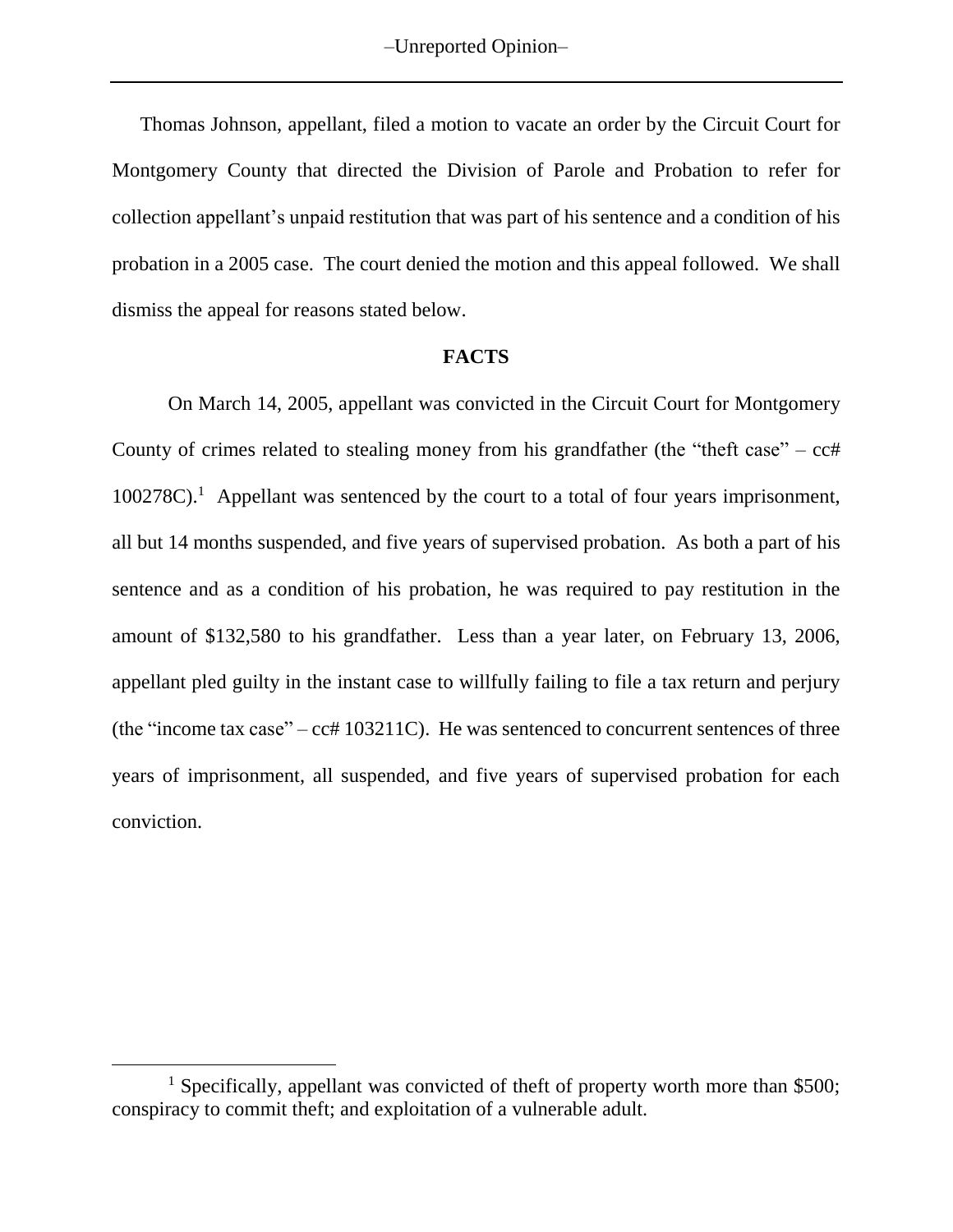–Unreported Opinion–

Almost four years later, on December 1, 2009, appellant pled guilty to violating his probation in both cases for, among other things, failure to report to his probation officer, failure to work or attend school, failure to attend AA meetings, and failure to make restitution. As a result, the court revoked appellant's probation in both cases and sentenced him to five years and ten months of imprisonment (the combined remaining sentences on both, his theft case: two years and ten months; and his income tax case: a consecutive three years), suspended all of that sentence, and placed him on three years of supervised probation so that he could participate in the Montgomery County Adult Drug Court.

On October 31, 2013, appellant again pled guilty to violating his probation, this time for acquiring a new conviction for making a false statement about a destructive device.<sup>2</sup> The court revoked his probation and closed it as unsatisfactory, and then sentenced him to the remaining unsuspended portion of his sentence, a total of five years and ten months, less time served.

On September 7, 2016, the circuit court, on the recommendation of the Division of Parole and Probation (the "Division"), docketed an order directing the Division to refer for collection appellant's unpaid restitution of \$132,580 to the Central Collection Unit (the "CCU"). On February 13, 2017, appellant filed a motion asking the court to vacate its order. The court denied the motion, and this appeal followed.

 $\overline{a}$ 

<sup>&</sup>lt;sup>2</sup> Appellant called in a bomb threat to an outpatient addiction program.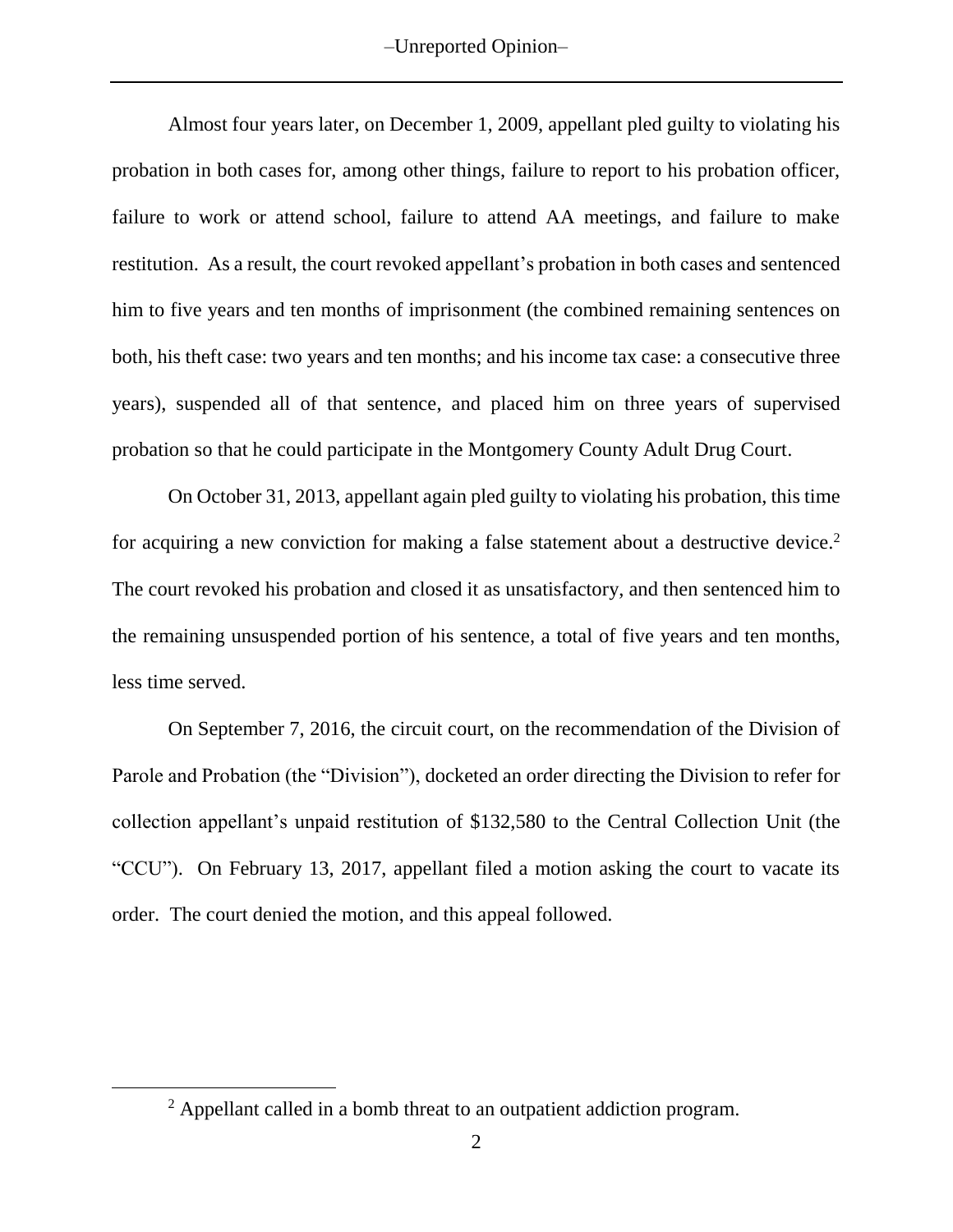#### **DISCUSSION**

Appellant argues that the restitution ordered in 2005 was uncollectible, and therefore, the circuit court erred when it issued the order referring for collection his unpaid restitution. Specifically, he argues that if the restitution was imposed as a condition of his probation in 2005, it was uncollectible because it did not survive as a condition of his probation after his probation was revoked in 2009 and 2013. He argues that if restitution was imposed as a part of his sentence in 2005, it was likewise uncollectible for two reasons. First, it was unfair to collect the restitution because too much time had passed – three years had elapsed between when his probation was closed unsatisfactorily and the order to collect restitution was entered, and ten years had elapsed between when restitution was originally ordered as part of his sentence and the order to collect restitution was entered. Second, the delay caused the order to become an illegal sentence, for the 2016 order directing the Division to refer to the CCU any unpaid restitution "increased" his sentence. The State disagrees with each of appellant's arguments.

Appellant's appeal from the circuit court's order referring for collection the restitution judgment from his 2005 case is not appealable. Md. Code Ann., Criminal Procedure ("CP"),  $\S11-616(a)(2)$  provides that "if probation or other supervision is terminated and restitution is still owed," the Division "shall refer the overdue restitution account for collection to the Central Collection Unit." Therefore, referral of unpaid restitution is required by operation of law once probation is terminated, and it is not dependent upon a court order. Accordingly, the circuit court's order was an unnecessary act that does not resolve any issue and is not appealable. We also note that the wrong case